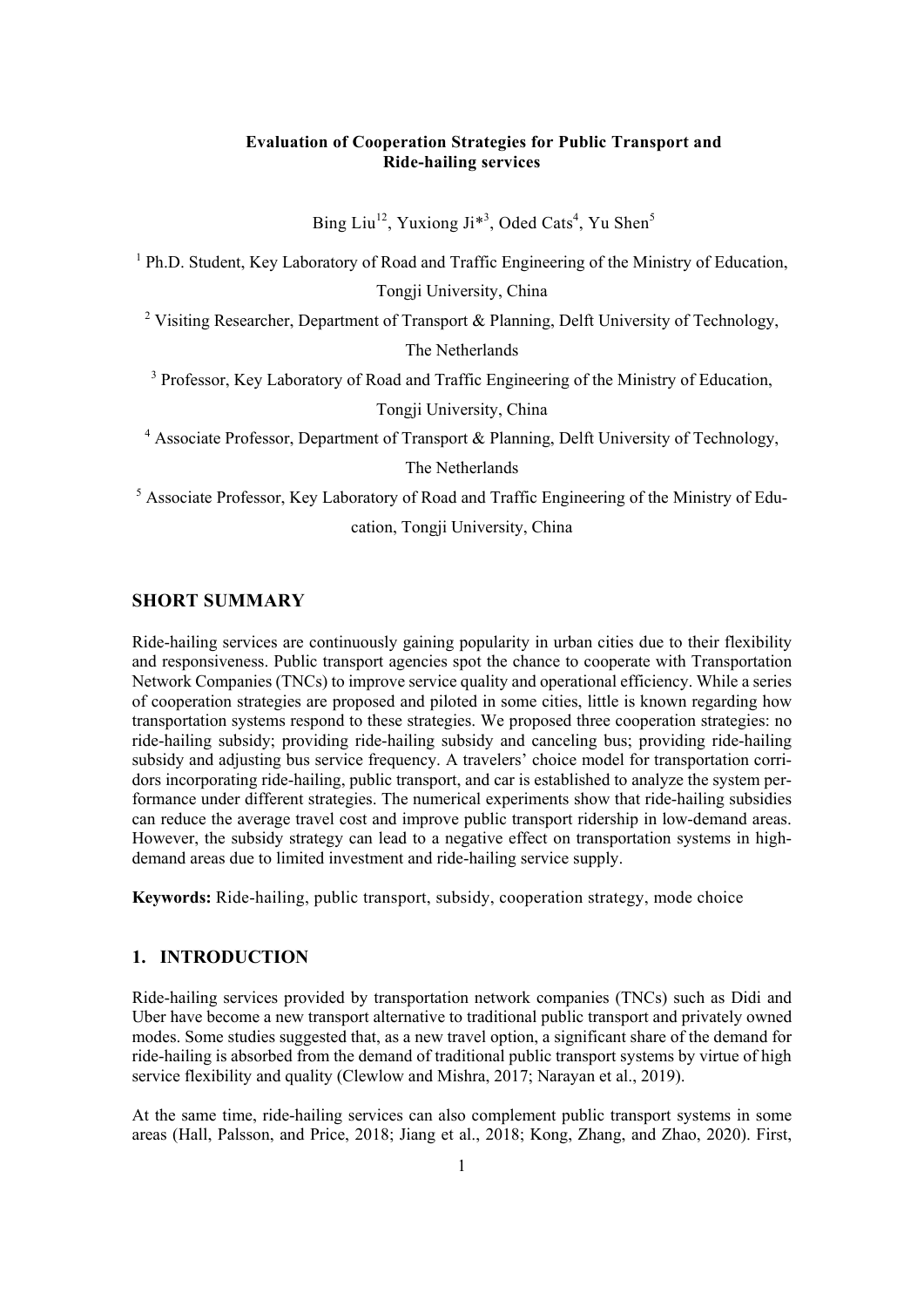ride-hailing services can fill in the gap of the public transport system in low-demand areas and off-peak periods. In areas that generate low ridership, public transport agencies usually operate bus routes in low frequency to reduce the operational costs, and the bus stops are typically sparsely distributed in these areas. Ride-hailing services may provide a more flexible and convenient travel mode in areas that are not covered by high-quality public transport services. Second, ride-hailing services may provide convenient first/last-mile connections between the points of origin/destination and public transport networks, which increases the reach and flexibility of fixed public transport routes.

Several transit agencies have started to partner with TNCs in an attempt to design a win-win model (Curtis et al., 2019). In low-demand areas, public transport agencies provide subsidies for specific ride-hailing trips (e.g., trips connecting to public transport stations) and cancel the lowridership bus routes replaced by the ride-hailing services. Under certain spatial and demand distribution patterns, this can potentially result with a win-win situation where passengers benefit from an improved level-of-service and service providers reduce their operational costs.

While the cooperation between public transport agencies and TNCs is conceptually appealing, public transport agencies need to anticipate how these cooperation strategies will affect the system performance and under what conditions the partnership will be beneficial. Zhang and Khani (2021) proposed a stochastic equilibrium model to evaluate the effect of the TNC fare subsidy strategy on the existing public transport system. The results showed that TNC fare subsidy by public transport agencies improves social welfare and public transport net revenue. However, little is known regarding the impact of the joint design of public transport service and TNCs subsidies on passenger flow distribution.

To fill this research gap, we develop a travelers' choice model for transport corridors incorporating car, line- and schedule-based public transport services, and private door-to-door ride-hailing services. We propose three different strategies in this study: (i) no ride-hailing subsidy (Benchmark); (ii) providing ride-hailing subsidy and canceling the public transport service (strategy 1); (iii) providing ride-hailing subsidy and adjusting the public transport service (strategy 2). The public transport frequency and subsidy level per TNC trip are optimally designed to minimize the average generalized travel cost. A set of numerical cases are conducted to analyze the system performance under different strategies.

The remainder of this short paper is structured as follows. Section 2 explains the travelers' choice model employed in this research. Section 3 introduces the cooperation strategies. In section 4, we conduct a set of numerical experiments to analyze the impacts of the proposed strategies on transportation corridors. Section 5 concludes, including some possible directions for future research are offered.

# **2. TRAVELERS' FLOW DISTRIBUTION ON TRANSPORTATION CORRI-DORS**

We consider a linear travel corridor connecting the suburb residential area and Central Business District (CBD), as shown in Fig.1. The transportation corridor consists of highway and subway infrastructure. A subway station is located in the residential area, and the subway line directly connects the area with the CBD. Three modes are available to travel from the residential area to the CBD:

- Drive to CBD directly by car
- First taking a bus service as access mode, then taking the subway towards the CBD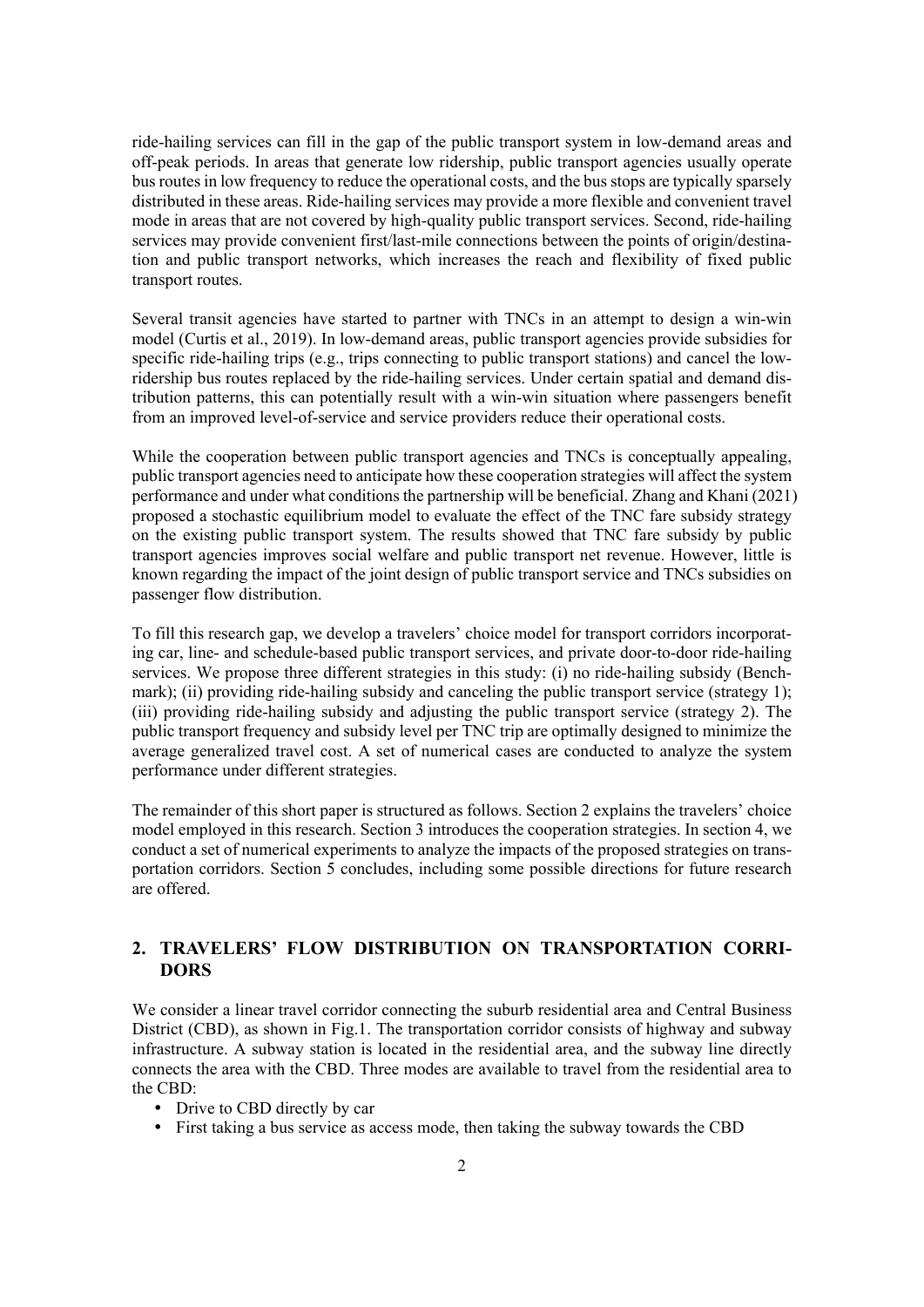First taking a ride-hailing service as access mode, then taking the subway towards the CBD



**Figure 1 A transport corridor connecting a residential area to the CBD.**

The total travel demand along the transportation corridor is known a priori. Travel mode decision generally depends on the evaluation of the alternative modes by each individual traveler. We analyze the system performance under equilibrium states. Car road congestion and bus crowding effects are explicitly considered in this study. As mentioned above, three cooperation strategies are discussed in this study.

#### *Generalized travel cost analysis*

For car travelers, the generalized travel cost consists of travel time and monetary cost. The travel time  $t_a(q_a)$  depends on the level of traffic congestion, and the monetary cost  $\tau_a$  is assumed to be constant. The generalized travel cost for car travelers can be expressed as:

$$
c_a = \gamma_t t_a(q_a) + \tau_a \tag{1}
$$

where  $\gamma_t$  is the value-of-time weight assigned to travel time.  $t_a(q_a)$  refers to the total travel time for care travelers, which is an increasing function of traffic volume  $q_a$ . The classic US Bureau of Public Roads (BPR) function is adopted in this study to reflect the congestion effect:

$$
t_a(v_a) = t_0 \left( 1 + \alpha \left( \frac{q_a}{c - c_g} \right)^{\beta} \right) \tag{2}
$$

where  $t_0$  refers to free-flow travel time.  $c$  and  $c_g$  represent the capacity and background flow of the highway, respectively. *α, β* are parameters related to the congestion effect.

The generalized travel cost for public transport travelers includes travel time, waiting time, transfer time, bus crowding, and monetary cost. The travel time of public transport travelers is assumed to be constant. The accessing time for travelers taking the bus service and ride-hailing service to subway station are denoted by  $t_b$  and  $t_r$ , respectively, and the subway travel time is  $t_s$ .

Travelers' waiting time refers to bus waiting time, ride-hailing waiting time and subway waiting time. Bus waiting time  $w_b$  and subway waiting time  $w_s$  depend on public transport frequency f, which, assuming a perfectly regular service, can be expressed as:

$$
w(f) = \frac{1}{2f}
$$
 (3)

In a queuing system, the relationship between utilization rate and waiting time is highly nonlinear. Following Pinto et al. (2020), we define the vehicle utilization rate in ride-hailing system as the ratio of passenger volume  $q_r$  to available ride-hailing fleet size  $m$ . The range of utilization rate is divided into three stages. In the first stage, the waiting time remains flat, as there are always empty ride-hailing vehicles to serve new requests. In the second and third stages, the waiting time increase with the utilization rate of ride-hailing vehicles with different growth rates. Thus, the ridehailing waiting time is defined as a piecewise linear function: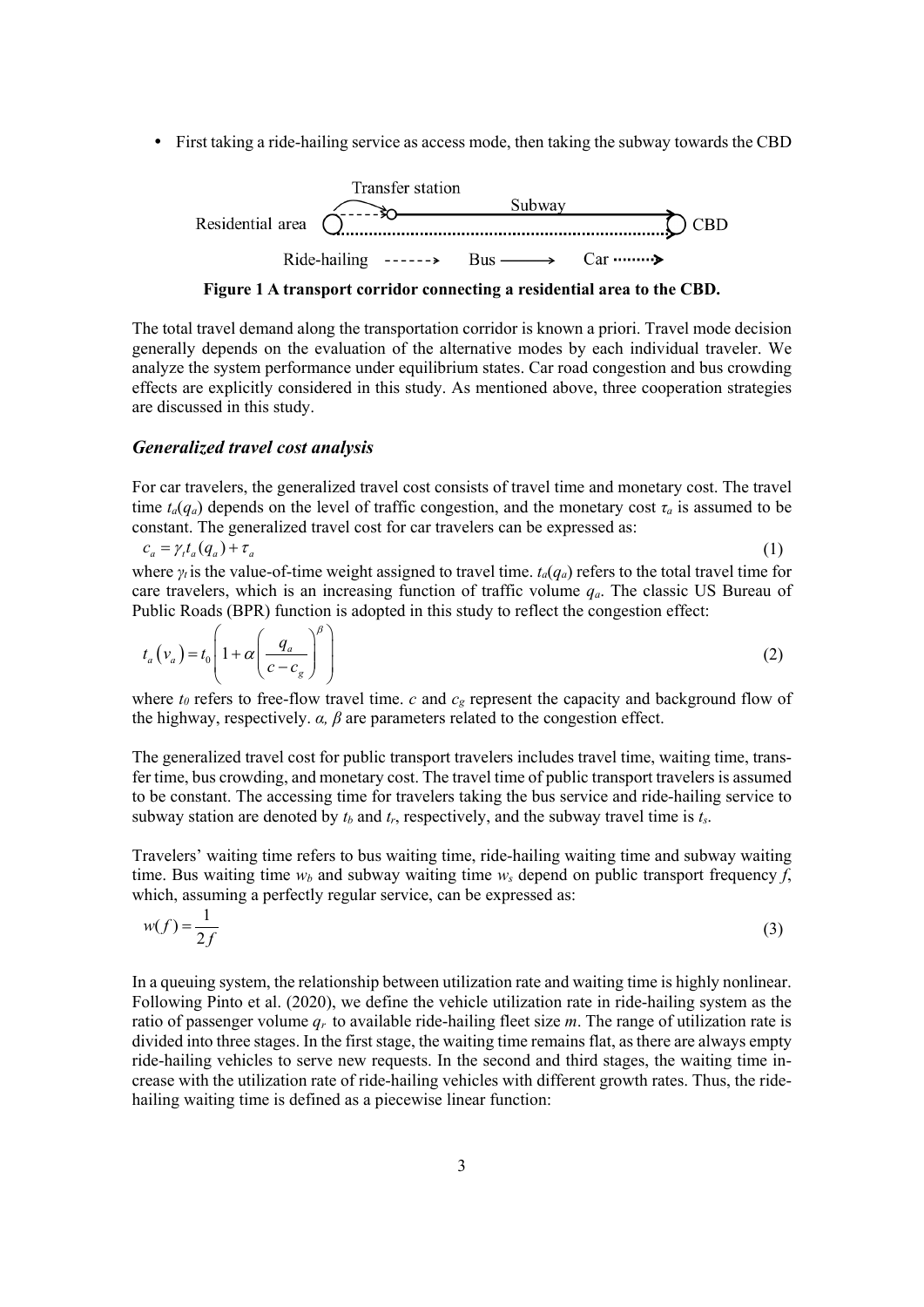$$
w_r(q_r, m) = \begin{cases} w_0 & \frac{q_r}{m} < u_1 \\ w_0 + b_1 \left(\frac{q_r}{m} - u_1\right) & u_1 \le \frac{q_r}{m} < u_2 \\ w_0 + b_1 (u_2 - u_1) + b_2 \left(\frac{q_r}{m} - u_2\right) & \frac{q_r}{m} \ge u_3 \end{cases}
$$
(4)

where,  $u_1, u_2, u_3, b_1, b_2$  are the parameters in the piecewise linear function.

The vehicle crowding cost for bus travelers is defined as a function of bus frequency  $f_b$  and passenger volume *qb*:

$$
\varphi(q_b, f_b) = w_1 + w_2 t_b \left(\frac{q_b}{f_b}\right)^2 \tag{5}
$$

where  $w_1$  and  $w_2$  are the parameters in crowding cost function, which can be calibrated by realworld operation data (Manski, 1977).

The transfer penalty, including the transfer time, is a constant denoted by  $t_t$ , and the fixed fare for bus and ride-hailing service passenger are  $\tau_b$  and  $\tau_r$ , respectively. The subsidy for ride-hailing services and the subway fare are *s* and  $\tau_s$ , respectively. Thus, the total generalized travel cost for travelers taking bus service  $c<sub>b</sub>$  and ride-hailing service  $c<sub>r</sub>$  and can be expressed as:

$$
c_r = \gamma_w(w_r(q_r, m) + w(f_s) + t_t) + \gamma_t(t_r + t_s) + \tau_r + \tau_s - s
$$
\n(6)

$$
c_b = \gamma_w(w(f_b) + w(f_s) + t_t) + \gamma_t(t_b + t_s) + \varphi(q_b, f_b) + \tau_b + \tau_s
$$
\n<sup>(7)</sup>

where  $\gamma_w$  is the value of time for waiting time.

### *Travelers' choice model*

The Nested Logit Model is applied to estimate the modal split. The top-level model splits the public transport volume  $q_t$  and car volume  $q_a$ .

$$
q_a = Q \frac{\exp(-\theta_1 c_a)}{\exp(-\theta_1 c_t) + \exp(-\theta_1 c_a)}
$$
(8)  

$$
q_t = Q - q_a
$$
(9)

where  $\theta_l$  refers to the standard deviation of perceived error when choosing between car and public transport and  $Q$  is total travel demand.  $c_t$  is the excepted travel cost of public transport travel modes:

$$
c_t = -\frac{1}{\theta_2} \ln(\exp(-\theta_2 c_b) + \exp(-\theta_2 c_r))
$$
\n(10)

Bus volume and ride-hailing volume are determined by the subsequent level model:

$$
q_b = q_t \frac{\exp(-\theta_2 c_b)}{\exp(-\theta_2 c_b) + \exp(-\theta_2 c_r)}
$$
(11)

$$
q_r = q_t - q_b \tag{12}
$$

Finally, the travelers' choice can be rewritten as a mathematical programming model as follows:

$$
\min(q_a - Q \frac{\exp(-\theta_1 c_a)}{\exp(-\theta_1 c_t) + \exp(-\theta_1 c_a)})^2 + (q_b - q_t \frac{\exp(-\theta_2 c_b)}{\exp(-\theta_2 c_b) + \exp(-\theta_2 c_r)})^2
$$
\n
$$
s.t.(1) - (7),(9) - (10),(12).
$$
\n(13)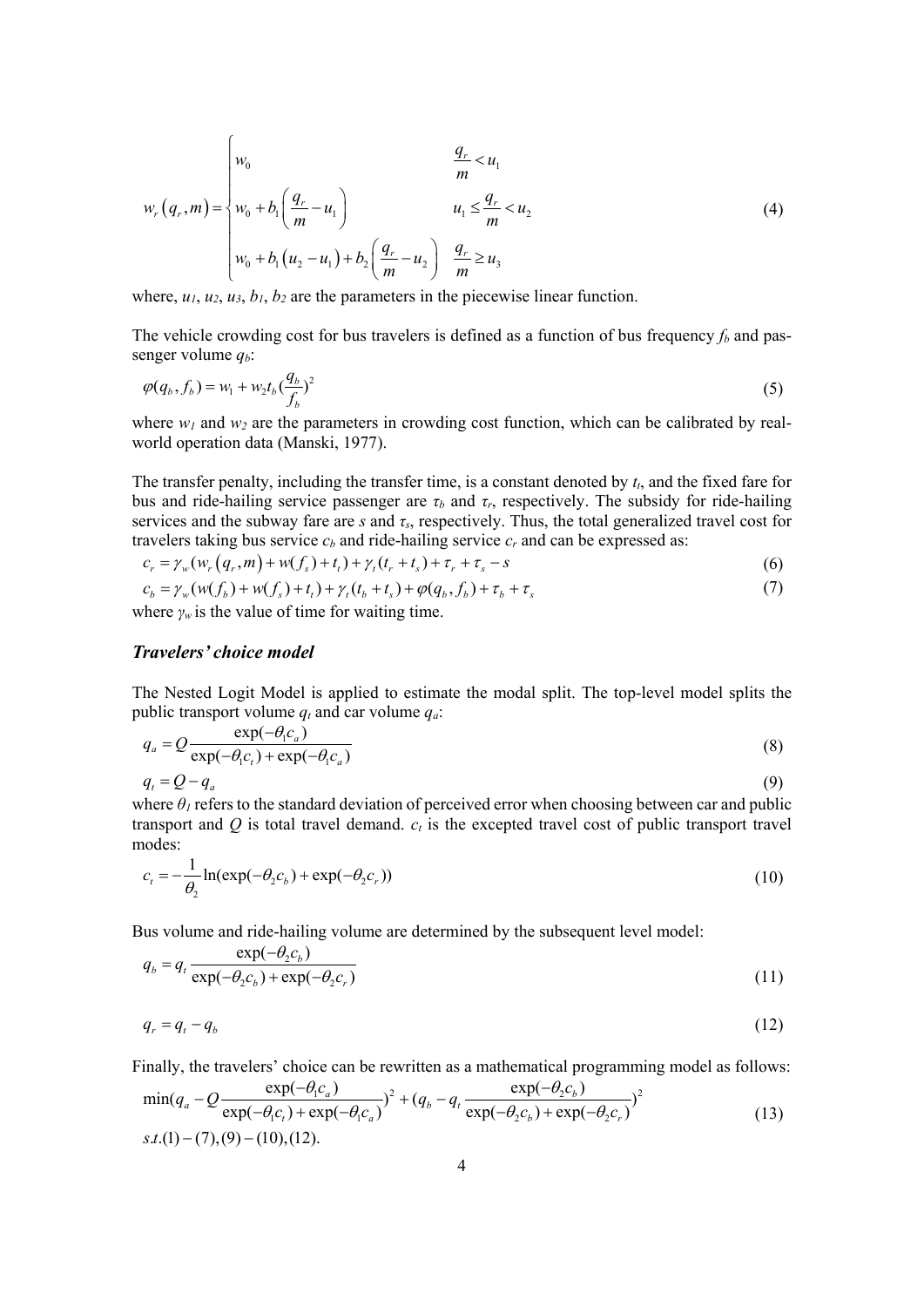The Method of Successive Averages (MSA) is adopted in this study to solve the travelers' choice model.

## **3. COOPERATION STRATEGIES**

Three cooperation strategies are examined in this study: (i) no ride-hailing subsidy (Benchmark); (ii) providing ride-hailing subsidy and canceling bus (strategy 1); (iii) providing ride-hailing subsidy and adjusting bus service frequency (strategy 2).

For each strategy, we optimally design the bus frequency  $f_b$  and/or the ride-hailing subsidy amount *s* for each trip under the constraint of maximal investment amount *Φ*. The objective is to minimize the average generalized travel cost (ATC) defined as:

$$
ATC = \frac{q_a c_a + q_b c_b + q_r c_r}{Q} \tag{14}
$$

For benchmark, there is no ride-hailing service subsidy, and all the budget available is assigned to the bus service. The bus operational cost is assumed to convexly increase with respect to service frequency (F. Zhang, Lindsey, and Yang, 2016):

$$
b_c(f_b) = k_0 + k_1 f_b + k_2 f_b^2
$$
\n(15)  
\nwhere  $k_0$ ,  $k_1$ ,  $k_2$  are the parameters of the operational cost function which can be estimated using

where  $k_0$ ,  $k_1$ ,  $k_2$  are the parameters of the operational cost function, which can be estimated using actual operation data. Therefore, the optimal bus frequency can be determined by solving the following optimization model:

$$
\min_{f_b} ATC
$$
\n
$$
s.t.
$$
\n
$$
b_c(f_b) \le \Phi
$$
\n
$$
f_b^{\min} \le f_b \le f_b^{\max}
$$
\n
$$
(1- (12),(15))
$$
\n(10)

where  $f_b^{mn}$  and  $f_b^{max}$  refer to the minimal and maximal bus frequency, respectively.

For strategy 1, bus service is eliminated, and all the investment is assigned instead to the ridehailing service. The total cost of ride-hailing service subsidy is:

 $r_c(s) = s \cdot q_r$  (17)

Thus, the subsidy for each ride-hailing trip can be optimized by solving:

min *ATC* . . *s t*  $r_c(s) \leq \Phi$  $0 \leq s \leq \tau$  $(1) - (12), (17)$ *s* (18)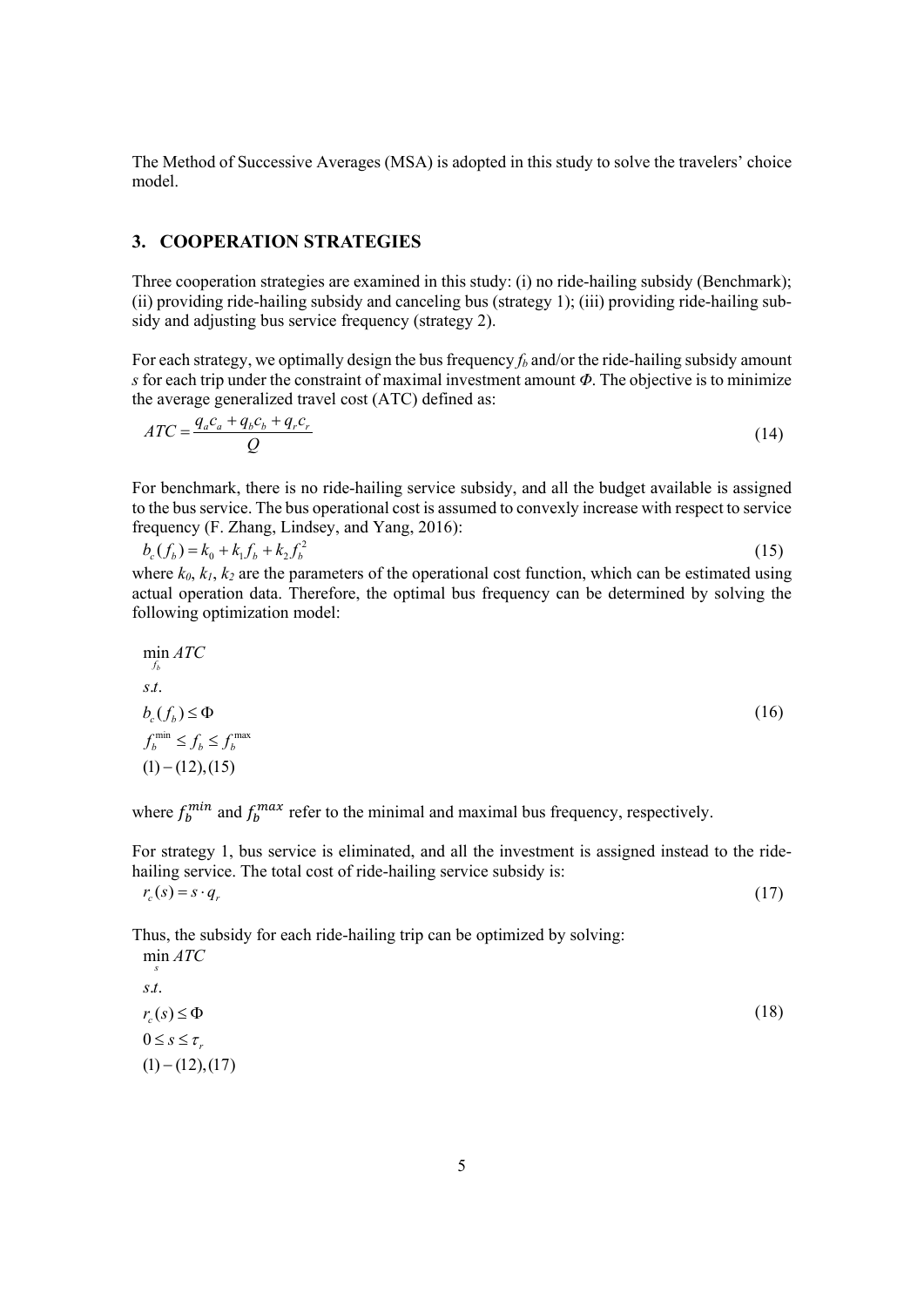For strategy 2, the investment is optimally distributed over the bus and ride-hailing services by adjusting the bus frequency and ride-hailing subsidy amount per trip, which can be determined by solving the following optimization problem:

$$
\min_{f_b, s} ATC
$$
\n
$$
s.t.
$$
\n
$$
b_c(f_b) + r_c(s) \le \Phi
$$
\n
$$
0 \le s \le \tau_r
$$
\n
$$
f_b^{\min} \le f_b \le f_b^{\max}
$$
\n
$$
(1) - (12), (15), (17)
$$
\n
$$
(17)
$$

The optimal bus frequency and subsidy amount can be easily obtained through an exhaustive search.

## **4. NUMERICAL STUDY**

## *Case set-up*

To assess the performance of the three proposed strategies, we conduct a series of numerical experiments for a transport corridor using the parameters listed in Table 1.

| Table 1 1 al allietti settings   |                                                                       |                                    |  |  |
|----------------------------------|-----------------------------------------------------------------------|------------------------------------|--|--|
| <b>Notation</b>                  | <b>Description</b>                                                    | <b>Value</b>                       |  |  |
| Q                                | Total demand in the residential area                                  | $1000$ pax/h                       |  |  |
| $\Phi$                           | Total investment                                                      | 4082\$/h                           |  |  |
| $\gamma_w, \gamma_t$             | Value of time for travel and waiting                                  | 10\$/h, 16.5\$/h                   |  |  |
| $\tau_a, \tau_b, \tau_s, \tau_r$ | Monetary cost of car, bus, subway and ride-hail-<br>ing               | $0.5\$ , 1.5\;<br>12\$,<br>3.75\$  |  |  |
| $t_b$ , $t_s$ , $t_r$ ,          | Travel time of bus, subway and ride-hailing ser-<br>vice              | $20\text{min}$ ,<br>30min,<br>5min |  |  |
| $\int_S$                         | Subway frequency                                                      | $20$ run/h                         |  |  |
| $t_{t}$                          | Transfer time                                                         | 5min                               |  |  |
| $\alpha, \beta$                  | Parameters in car travel time function                                | 0.15, 2                            |  |  |
| $t_0$ , $c$ , $c_b$ ,            | Free flow travel time, capacity and background<br>flow on the highway | 20min, 1800pcu/h,<br>$1500$ pcu/h  |  |  |
| W <sub>1</sub> , W <sub>2</sub>  | Parameters in bus crowding cost function                              | 7.23, 0.15                         |  |  |
| $u_1, u_2, u_3, b_1, b_2$        | Parameters in ride-hailing waiting time function                      | 3, 20, 50, 0.5, 0.8                |  |  |
| m                                | Available ride-hailing vehicle number                                 | 500veh/h                           |  |  |
| $f_h^{min}, f_h^{max}$           | Minimal and maximal frequency                                         | $2run/h$ , $12run/h$               |  |  |
| $k_0, k_1, k_2$                  | Parameters in bus operation cost function                             | 3750, 80, 0.75                     |  |  |
| $\theta_1, \theta_2$             | Standard deviations of perceived error                                | 3, 4                               |  |  |

# **Table 1 Parameter settings**

#### *Results*

The system performance and ridership levels for the three travel modes under different strategies are presented in Table 2 and Fig. 2, respectively. The average generalized travel cost (ATC) value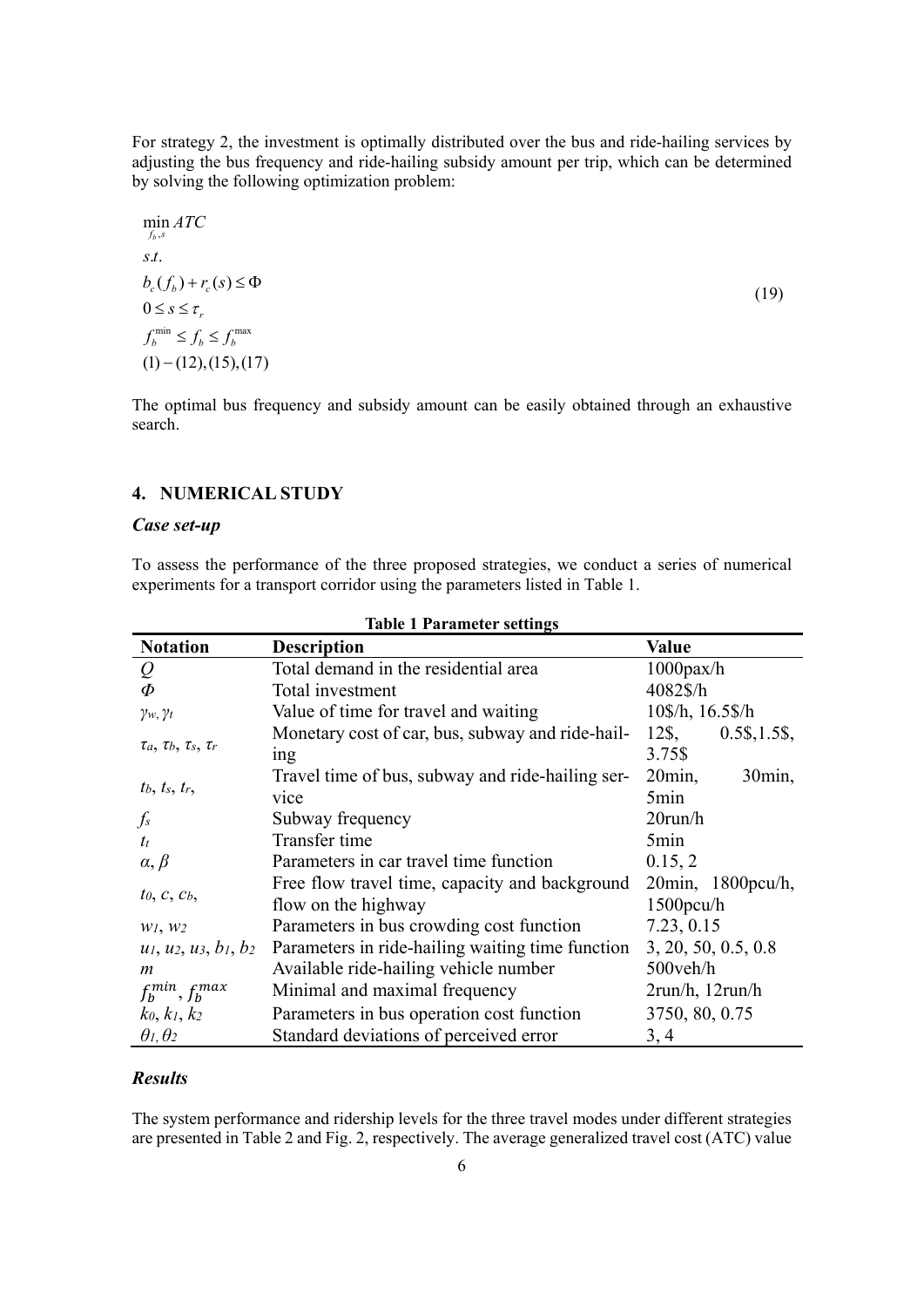of strategy 1 is the lowest among the three strategies. The subsidized ride-hailing fare is only 0.13\$/trip, which is cheaper than the bus fare (0.5\$) in this scenario. As a result of subsidy, about one in four car travelers shift their travel mode to ride-hailing, which causes a decrease in automobile ridership (from 81% to 61%). This suggests that ride-hailing subsidies can reduce the congestion effect on the highway.

Strategy 2 can also reduce the ATC compared to the benchmark scenario. However, due to the constraint of maximal bus headway (i.e. minimal service frequency), some of the investment is assigned to the bus service and thereby the investment for the ride-hailing service is limited. Strategy 2 only provides a lesser subsidy for each ride-hailing traveler (0.98\$/trip, i.e. ride-hailing fare of 2.77\$/trip compared to 0.5\$/trip for bus) but cuts down the bus service quality considerably, which almost absorbs all the bus passengers to ride-hailing .

| Table 2 The system performance under three proposed strategies. |                  |                          |                   |  |  |
|-----------------------------------------------------------------|------------------|--------------------------|-------------------|--|--|
| <b>Optimal solution</b>                                         | <b>Benchmark</b> | <b>Strategy 1</b>        | <b>Strategy 2</b> |  |  |
| Bus headway (min)                                               | 10.00            | $\overline{\phantom{0}}$ | 30.00             |  |  |
| Ride-hailing subsidy $(\frac{f}{f}$                             |                  | 3.68                     | 0.98              |  |  |
| ATC(S)                                                          | 17.36            | $16.62(-4.23%)$          | $17.08(-1.62\%)$  |  |  |



**Figure 2 Travel mode ridership under different cooperation strategies.**

A set of experiments are conducted to evaluate the cooperation strategies performance under different demand levels. The ATCs under different strategies and demand levels are shown in Fig. 3a. Strategy 1 and strategy 2 both reduce the system ATC when total demand is low. Once the demand exceeds 1600 pax/h, the ATC of strategy 1 increases sharply. This can be explained by the increase of ride-hailing travel cost because of its limited capacity. Due to the cancelation of the bus service in this scenario, the ride-hailing service has to serve more passengers with a limited available fleet size, resulting in a considerable increase in the waiting time of ride-hailing users. Furthermore, due to the constraint of total investment, the ride-hailing subsidy amount per trip decreases with the increase in travel demand.

The increase of ride-hailing travel cost also affects the share of car trips. The number of car trips under each of the strategies is presented in Fig. 3b. Strategy 1 and 2 lead some car travelers to shift their travel mode away from car when the total demand is lower than 1600pax/h. However, with an increase in demand, the car modal share under strategy 1 is higher than the benchmark due to the increase in ride-hailing travel costs and the unavailability of the bus alternative. Under strategy 2, all the investment is assigned to the bus service to minimize the ATC and thereby the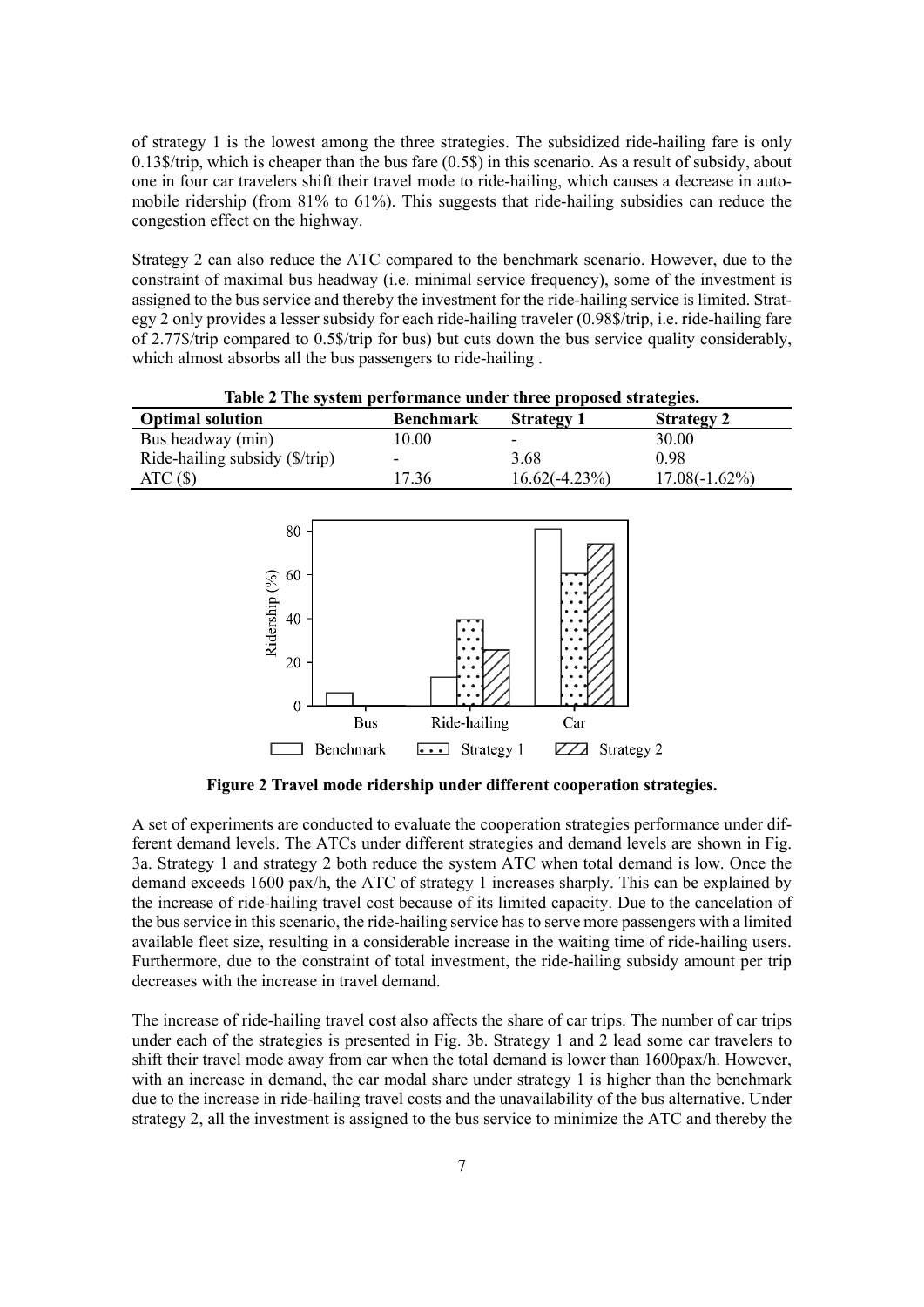



**Figure 3 a) ATC and b) car ridership with varying total demand.**

#### **5. CONCLUSION AND OUTLOOK**

This study evaluated the impact of cooperation strategies between public transport agencies and TNCs feeding to transport corridors. To analyze the system performance under different strategies, we design a flow distribution choice model amongst car, ride-hailing and public transport that accounts for congestion effects.

From the experimental results, we gain some insights and provide some managerial suggestions. First, the ride-hailing subsidy can reduce the average generalized travel cost in low-demand areas. However, the effect of the ride-hailing subsidy is limited when part of the investment is assigned to maintaining the competing parallel bus operation. The subsidy enhances the competitive impact of ride-hailing service, which leads to an extremely low bus ridership. Agencies should therefore choose whether to invest in ride-hailing or bus services for feeding connections. Second, due to the limited ride-hailing fleet size, the ride-hailing subsidy may lead to an increase in travel cost and a shift back to car at high demand level. Therefore, we suggest analyzing whether the ridehailing service capacity can deal with the increasing demand before applying the strategy so that the fleet can be scaled accordingly.

#### **ACKNOWLEDGMENT**

This research was supported by the CriticalMaaS project (grant number 804469), which is financed by the European Research Council and the Amsterdam Institute for Advanced Metropolitan Solutions, and the Shanghai Science and Technology Committee (19DZ1208702)

## **REFERENCES**

Clewlow R., Mishra G. 2017. Disruptive Transportation: The Adoption, Utilization, and Impacts of Ridesourcing in the United States.